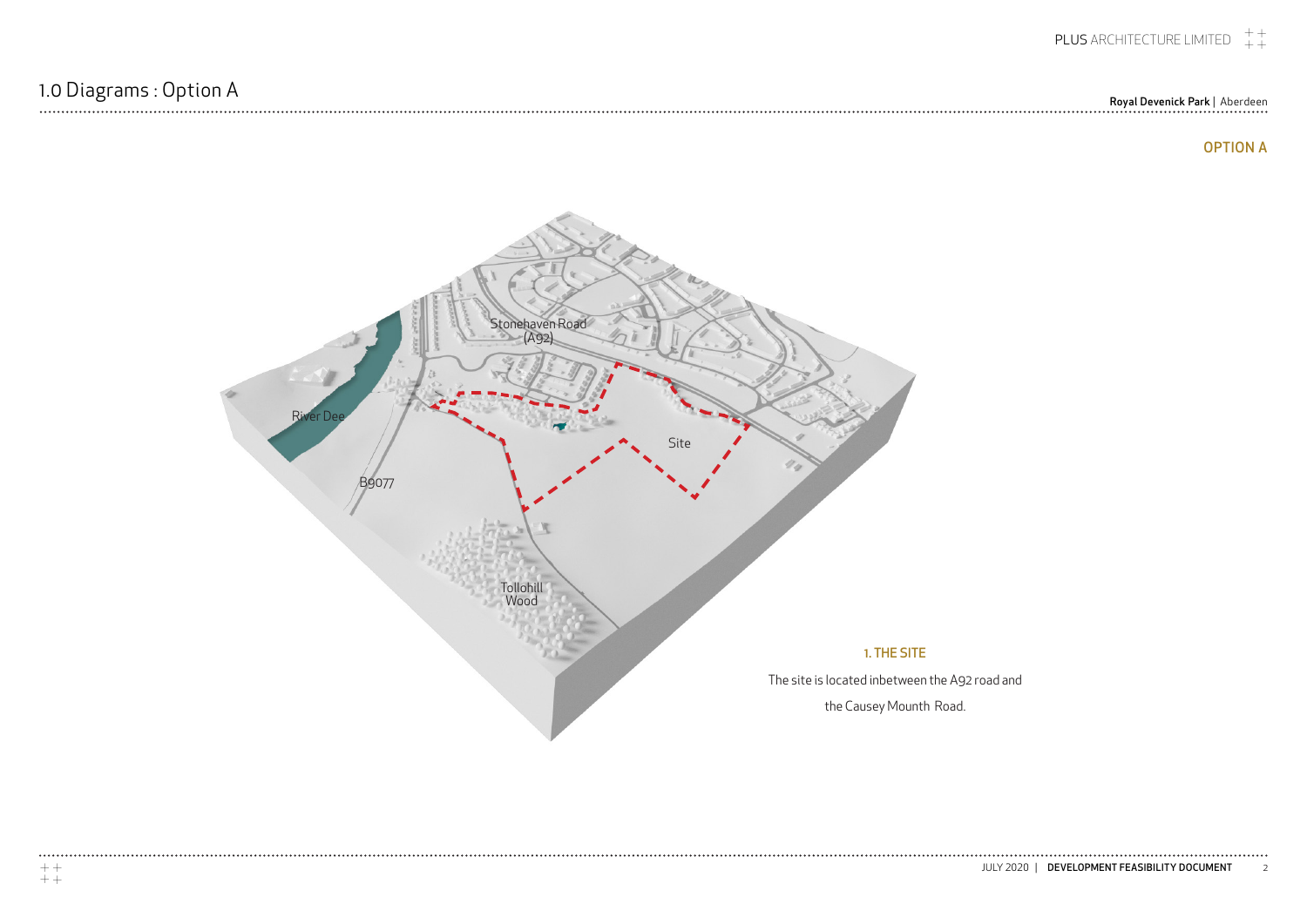Royal Devenick Park | Aberdeen

........



traffic flow.

 $\ddotsc$ 

## OPTION A